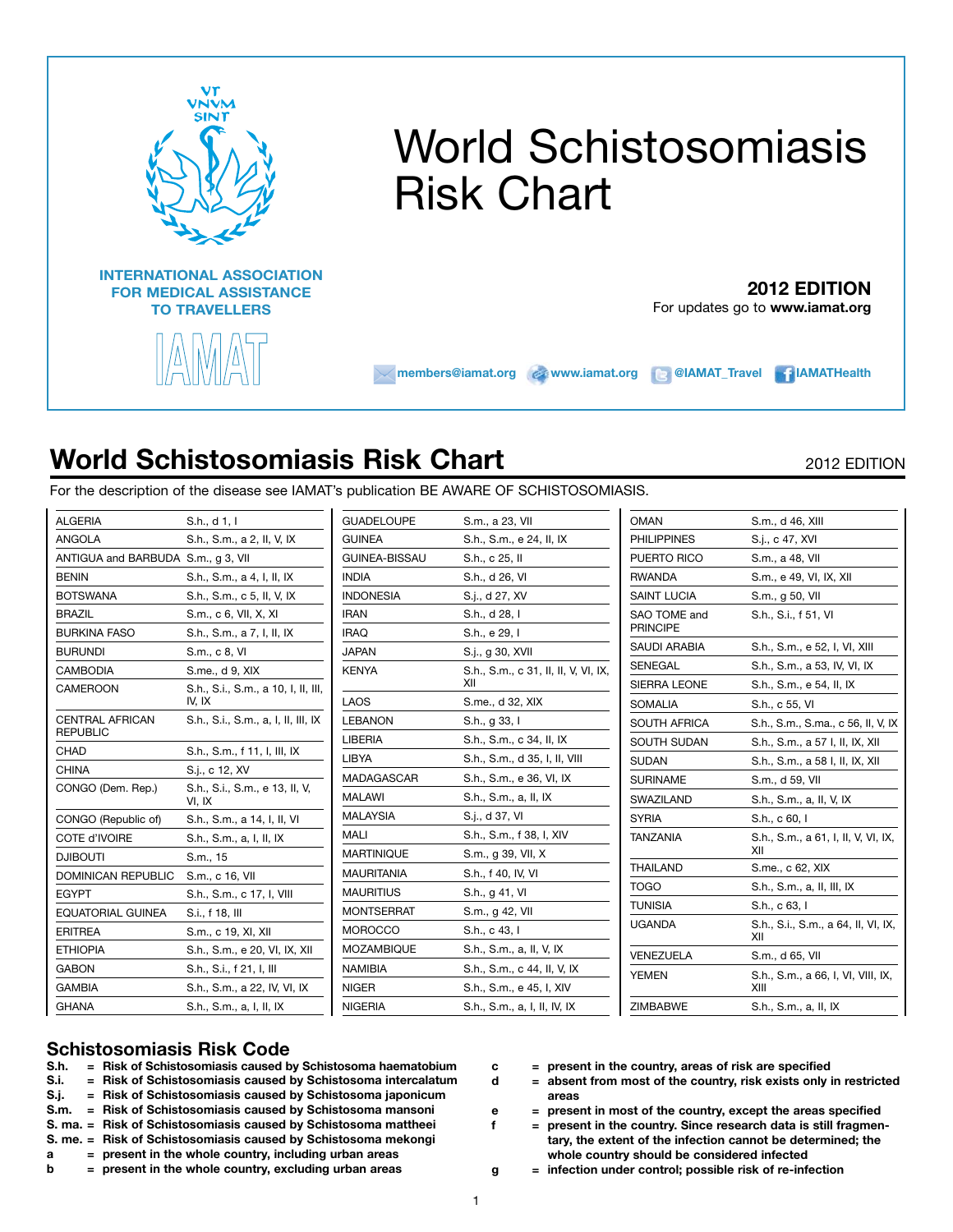**Roman numerals** refer to the principal specific snail acting as intermediate host (illustrations actual size unless specified):



#### $1 = AI$  GFRIA

Public health control programs have reduced the incidence of Schistosomiasis, however two active localized infections are present in the municipality of Khemis el Khechna (El Hamiz River dam) in the province of Boumerdès, and in the oases of Djanet, Iherir, and Tamadjert (Tassili-n-Ajjer National Park) in the province of Illizi.

 $2 = ANGOLA$ 

Infection with both *S. haematobium* and *S. mansoni* is endemic throughout Angola. A recent outbreak has been reported in the area of Kindege (N'zeto district) in the northern province of Zaire. *S. haematobium* is predominant in the western half of the country while *S. mansoni* is more prevalent in eastern regions.

3 = ANTIGUA AND BARBUDA

Antigua has only seasonal streams; however, the intermediate host is present in human built pools, canals and reservoirs and potentially infected with S. *mansoni*. Public health authorities report no human cases from the known foci of infected areas of Sweet's, Liberta, Bendals and the areas surrounding the settlement of John Hughes.  $4 =$  BFNIN

*S. haematobium* is endemic throughout Benin. *S. mansoni* is present in the areas of Bénassi, Parakou (Bourgou region), Natitingou (Atakora region), Savalou (Zou region), and Cotonou on the Atlantic coast.

5 = BOTSWANA

Infection with *S. haematobium* is present along the Limpopo River valley and its tributaries. Localized infections with *S. haematobium* exist in Mabule (on the Molopo River, Southern district), Francistown (North-East district), Xhumo and Nata (Letlhakane district), Pandamatenga, Kasane, and Kavimba (Chobe district), as well as Maun, and Tsao (Ngamiland).

Infection with *S. mansoni* is endemic in the northern districts of Okavango and Chobe, particularly along the Okavango River and marshlands, and in the villages along the Chobe River.

*Note: The districts of Kgalagadi, Ghanzi and Central—Serowe (Kalahari Desert) are risk free.*

 $6 = BRAZIL$ 

Although public health control programs are ongoing and infection rates have been reduced, endemic areas with *S. mansoni* are present in rural and suburban areas of the following states - especially around the numerous human-built water bodies and irrigation systems:

#### **Northern region:** Rondônia, Pará.

**Northeastern region:** Alagoas, Bahia, Ceará, Maranhão, Paraíba, Pernambuco, Piauí, Rio Grande do Norte, Sergipe.

**Central-West region:** Federal District (Brasília), Goiás.

**Southeastern region:** Espírito Santo, Minas Gerais, Rio de Janeiro.

**Southern region:** Paraná (including localized risk of infection at Iguaçu Falls), Santa Catarina.

7 = BURKINA FASO

*S. haematobium* infection is endemic throughout Burkina Faso. *S. mansoni* infection is present in the southwestern regions of Hauts-Bassin and Sud-Ouest, and isolated infections exist in Volta Noire, as well as Centre-Ouest and Est.

8 = BURUNDI

*S. mansoni* is endemic along Lake Tanganyika and the plain Rusizi, including the capital Bujumbura. Infection is also present in all villages situated around Lake Cyohoha and Lake Rwihinda. Additional snail intermediate hosts: *Biomphalaria choanomphalia* and *Biomphalaria stanleyi*.

*Note: The highlands of central, eastern and southern Burundi are risk free.*

 $9 =$ CAMBODIA

Known endemic areas are present in the northeastern part of Cambodia affecting the province of Stung Treng in the Stung Treng District (Mekong River areas), and in the province of Kracheh (Kratie): in towns and villages along the Mekong River.

Public health treatment programs have reduced infection rates, however, the lack of improved sanitation and living conditions makes re-infection a continuous problem.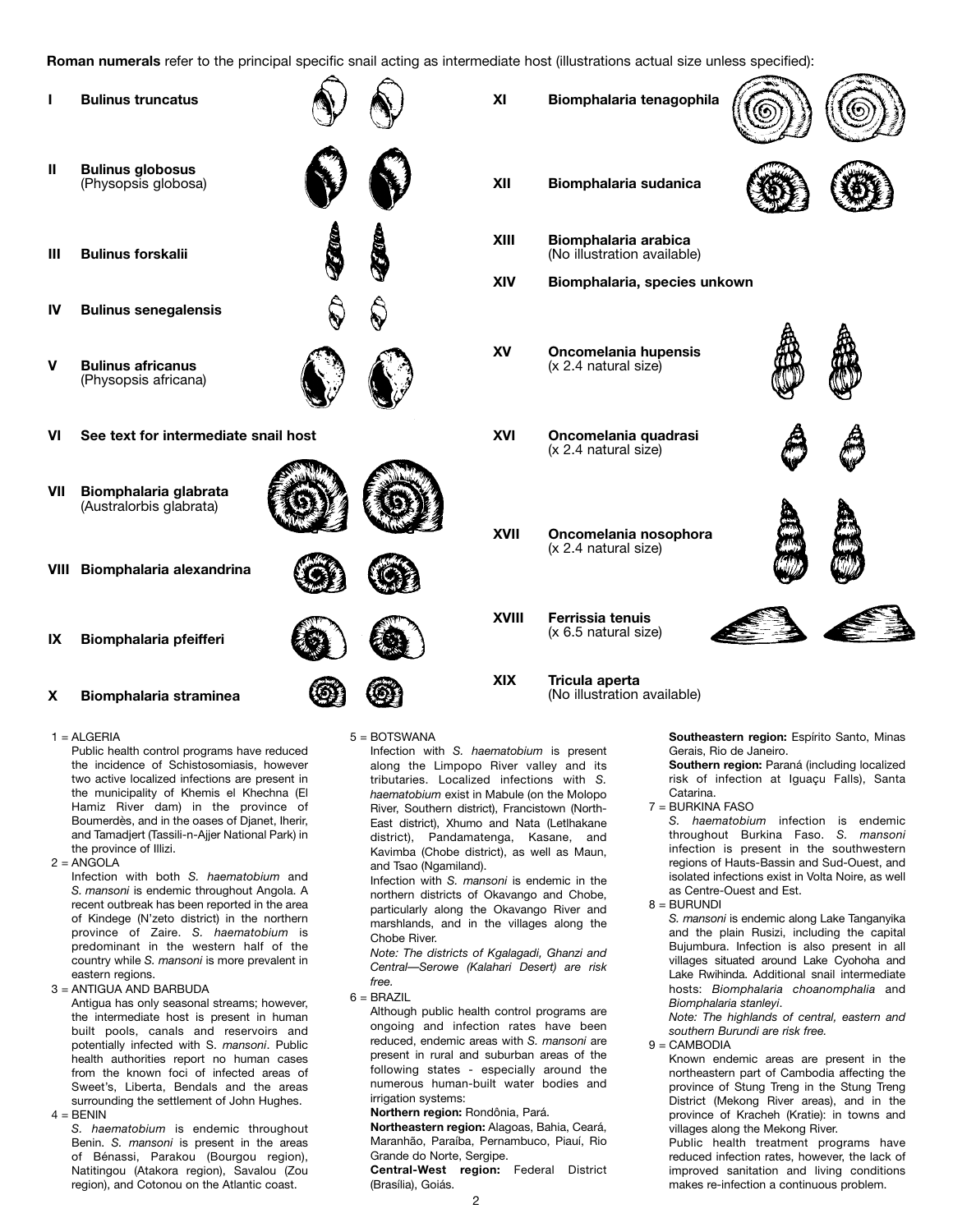#### 10 = CAMEROON

*S. haematobium* is highly endemic in the two northern provinces (Sahel regions) with localized infections present in all other provinces (except in Northwest province). Similarly, *S. mansoni* is highly endemic in the northern provinces with localized infections existing in all provinces.

Localized infections with low incidence rates of *S. intercalatum* are present in the provinces of Centre and Littoral.

 $11 = CHAD$ 

*S. haematobium* and *S. mansoni* are endemic throughout the southern half of Chad. In the arid north, *S. mansoni* infection is present in and around the oasis of Faya-Largeau. High prevalence of infection occurs in all highly populated areas of the south and southwestern districts.

*Note: The status of Schistosomiasis infection in many areas of the east and north of the country is unknown, therefore, travellers should consider all oases, temporary, and permanent water bodies as infected.*

 $12 = CHINA$ 

Extensive control programs have successfully eradicated *S. japonicum* from many previously endemic areas.

Risk of infection is present in the following areas:

**Central and lower Chang (Yangtze) River valley (including tributaries and adjacent lakes)** - The area extends from the city of Yicheng in Hubei province to the rural areas surrounding Shanghai in the east on the mouth of the river. To the north, this endemic area extends in Jiangsu province to the areas of Lake Gaoyou, in Anhui province to the area of Lake Chao (south of Hefei).

**Hubei** - The area surrounding Wuhan, including all lakes and rivers are infected as far north as Xiangfan. In the south, Lake Dongting and the area of Changsha in Hunan province are affected.

**Jiangxi** - The infection is present around Lake Poyang, along the valleys of the Gan river and extending as far south as Fengcheng and Fuzhou.

**Zhejiang** - The infection is present in the northern three-quarters of the province, including the area of the bay of Hangzhou.

**Fujian** - Localized infection exists in the area of the coastal town of Xiapu (Sandu Bay).

**Sichuan** - The infection is present in a large area surrounding Chengdu (approximately 200km radius), and along the lower Yalong river valley in the areas surrounding Zhaojue, Xichang, and Hexi.

**Yunnan** - The risk of infection is present in the northwestern corner of the province, including the Jinsha (Yangtze) and the Lancang (Mekong) river valleys, as well as the area of Er Lake and as far south as the area of Weishan.

13 = CONGO, Dem. Rep.

High rates of infection with *S. mansoni* (prevalent species) are reported from all provinces except in Bandundu and Kasai Oriental provinces. Additional snail intermediate hosts for *S. mansoni*: *Biomphalaria choanomphala*, *Biomphalaria smithi* and *Biomphalaria stanleyi*.

14 = CONGO, Republic of

*S. haematobium* and *S. mansoni* are endemic throughout the country, with *S. haematobium* being predominant. Snail intermediate host for *S. mansoni*: *Biomphalaria camerunensis*. 15 = DJIBOUTI

Refugee movements and population displacements in the Horn of Africa introduced intestinal schistosomiasis to Somalia and to Diibouti.

16 = DOMINICAN REPUBLIC

Risk is present throughout the country with the highest infection rates reported from the eastern interior regions in the provinces of Hato Mayor, El Seibo, and Altagracia (in the area of Higüey).

 $17 = EGYPT$ 

Infection with *S. haematobium* is endemic throughout southern Egypt, including the El Faiyum area. In northern Egypt, including the Suez Canal zone, *S. mansoni* infections are endemic with localized transmission occurring in southern Egypt. Egypt is one the most highly infected countries and although public health control programs are ongoing, and have reduced infection rates, re-infection is a continuing problem in rural areas due to lack of improvement in sanitation conditions.

 $18 =$  EQUATORIAL GUINEA

*S. intercalatum* infection is present in the area of Bata.

 $19$  = ERITREA

*S. mansoni* is endemic in the regions (zobas) of Gash Barka, Anseba (especially the irrigation projects), Debub and Maekel. Only rare cases are reported from the Northern and Southern Red Sea regions. Public education programs are ongoing.

 $20 = ETHIOPIA$ 

The capital Addis Ababa and the surrounding highland area is risk free.

*S. mansoni* infection is widespread throughout Ethiopia, including the Awash, Blue Nile, and Omo valleys, but is not present in the Ogaden region. *S. haematobium* is present in the lower Awash valley, in some localized areas in western Ethiopia, and along the Sebele River in southern Ethiopia (Ogaden). Additional intermediate host for *S. haematobium*: *Bulinus abyssinicus*.

 $21$  = GARON

Infection with *S. haematobium* and *S. intercalatum* occurs in all populated regions of Gabon. *S. haematobium* is more prevalent in the western half of the country while *S. intercalatum* is predominant in the eastern half. No data is available from the northeastern interior.

 $22 = GAMBIA$ 

*S. haematobium* is endemic along the Gambie valley. Snail intermediate host for *S. haematobium*: *Bulinus jousseaumei* and *Bulinus guernei*. *S. mansoni* is present in some villages south of Banjul along the border with Senegal.

23 = GUADELOUPE

The entire island of Grande Terre is infected. All densely populated coastal areas of Basse Terre are also infected, with only the interior highland forest areas free of risk. No data is available from the islands of Marie-Galante and La Désirade.

 $24 =$  GUINEA

*S. haematobium* and *S. mansoni* are endemic throughout Guinea except for the administrative regions of Conakry, Boffa, Dubréka, Télimélé, and Pita (coastal and western part of the country).

25 = GUINEA-BISSAU

*S. haematobium* is highly endemic throughout the northern half of the country, particularly in the valleys of the Cacheu and Gêba rivers, and along the border with Guinea.

*Note: Risk is not present along the saltwater marsh and mangrove areas of southwestern Guinea-Bissau and the outlying islands.*

 $26 =$ INDIA

Risk is limited to the area around Gimvi in Ratnagiri district (Maharashtra) in the hills along the Konkan coast south of Mumbai (approximately 16km from shore). Snail intermediate host: *Ferrissia tenuis*.

27 = INDONESIA

Only the centre of Sulawesi is considered endemic. Risk is present in the Lindu valley and localized around Lake Lindu (villages of Anca, Langko, Tomado, and Puroo), and in the Napu valley (about 50km southeast of Lindu valley) affecting Wuasa, Maholo, Winowanga, Alitupu, and Watumaeta. Snail intermediate host is a subspecies: *Oncomelania hupensis lindoensis*. Public health control programs are ongoing

and have reduced infections rates, however re-infection remains a continuous problem.

 $28 = IRAN$ 

Public health control programs are ongoing and have interrupted transmission, but continous vigilance is needed to prevent reinfection since the host snail continues to exist in formerly infected areas.

*S. haematobium* is present only in the plains of the province of Khuzestan on the southwestern border with Iraq. The following areas are affected: Dasht Mishan, Khorramshahr, Khuzestan, Hamidieh, Ahwaz and the extensively irrigated areas of Dezful, Shushtar, Mian Ab, Haft Tappeh, including the area of Sardasht. The infection does not extend beyond the Zagros Mountains to the east.

 $29 = IRAO$ 

*S. haematobium* is endemic along the entire Euphrates and Tigris (as far north as Samarra) river systems, their tributaries, irrigation canals, marsh areas, including urban areas. Isolated infection exists in the northern province of Mosul in the area of Tall Kayft.

*Note: The mountainous regions of the northeastern part of the country bordering Iran, namely the provinces of Irbil, Kirkuk, and Sulaymaniyah are risk free.*

 $30 =$  JAPAN

Schistosomiasis has been brought under control due to improved sanitation and irrigation systems, and widespread elimination of the snail intermediate host.

*S. japonicum* in Japan is a zoonosis (infection of animals) limited to the Kofu basin, with cattle and rodents being the major parasite vectors.

 $31 =$  KFNYA

Both *S. haematobium* and *S. mansoni* are endemic in Kenya, especially in irrigated agricultural zones and densely populated rural and suburban areas around Lake Victoria (Kavirondo Gulf and Nyakach Bay), the islands of Mfangano and Rusinga, Kisumu, and Kano Plain.

Risk of infection is also present on the plains to the east, northeast, and north of Nairobi, especially in the districts of Kitui and Machakos; in the lower valley of the Tana river in the southeastern part of Kenya extending from the towns of Garissa to Galole; the Indian ocean coastal areas from Lamu to the border with Tanzania, including the areas of Mombasa; Lake Jipe and surrounding areas, including Taveta, Wundanyi, and Voi. Localized infection exists in Wajir and W. Bor in North Eastern province, and Kimilili in Western Province. The full extent of the infection is unknown. Additional snail intermediate hosts: *Bulinus ugandae*, *Bulinus tropicus* and *Bulinus*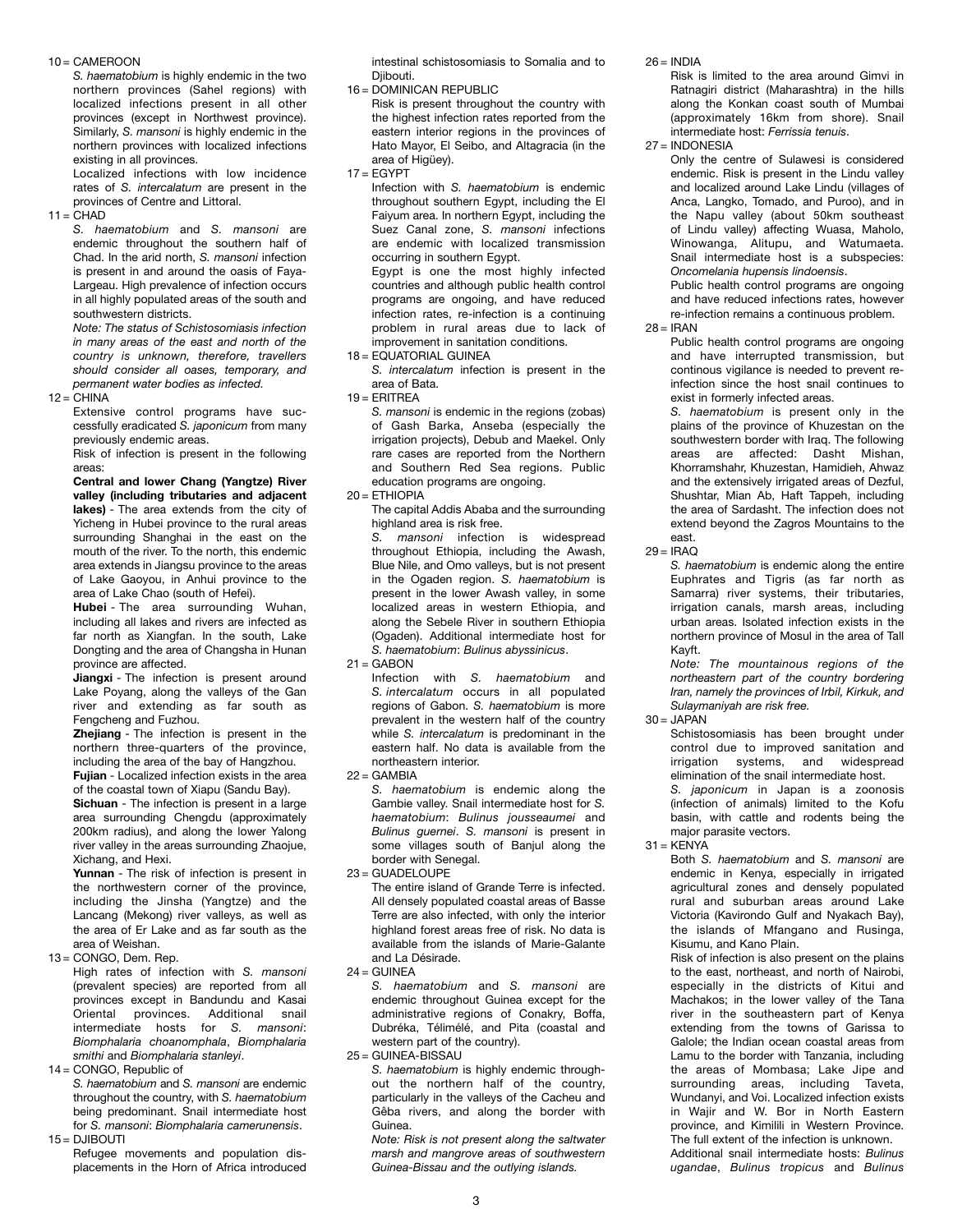*nasutus* for *S. haematobium*, and *Biomphalaria choanomphala* for *S. mansoni*.

 $32 = LAOS$ 

Risk of infection is present on Không Island in the Mekong River in the southwest part of the country bordering Cambodia, and further north on the Mekong River in the districts of Pakxé and Bassac.

 $33 = 1$  FRANON

The infection has been brought under control since no cases of locally human acquired schistosomiasis have been reported. However, caution should be taken when in the area of the Litani River delta near As Sarafand between Sur (Tyre) and Sayda (Sidon) since the snail host is still present.

 $34 = LIBERIA$ 

The interior regions of Liberia are heavily infected with both *S. haematobium* and *S. mansoni*.

*Note: The coastal regions of the country are risk free, specifically the counties of Grand Cape Mount, Montserrado, Grand Bassa, Sinoe, Maryland, and Grand Gedeh.*

 $35 = LIBYA$ 

The regions of Tripoli and Cyrenaica are risk free, except for two localized areas of risk near the Mediterranean coast, one at Darnah (*S. haematobium*) located halfway between Benghazi and the border with Egypt, and the other at Tawurgha (*S. mansoni*), an oasis located south of Misratah.

*S. haematobium* is highly endemic in the central part of Fezzan around Sabha, mainly in areas along the wadis of Buanis, Shati, Ajal, and Hufra. Risk is also present in the oases of Ghat, El Feuet, and Albirkah on the southwestern border with Algeria.

#### 36 = MADAGASCAR

The infection is highly endemic in most areas of Madagascar except for the most northern tip of the country (canton of Antsiranana) and the following cantons of the northeastern coast: Maroantsetra, Mananara, Soanierana-Ivongo, Andilamena, Ambatondrazaka, and Manjakandriana. The cantons of Anjozorobe, Amdramasina, Abatolampy, Betafo, and Antsirabe in the interior of the country are also risk free.

*S. haematobium* is prevalent in the northern and western parts of Madagascar while *S. mansoni* is predominant in the eastern and southern parts. Madagascar has a high incidence of internal migration which facilitates the spreading of Schistosomiasis. Travellers should consider the entire country as infected. Addtional snail intermediate host for *S. haematobium*: *Bulinus obtusispira*.

37 = MALAYSIA

Known areas of risk are present in the region of Fort Betau (Pahang state) along the Kapor River (tributary to the Pahang) in central Malaysia, east of Kuala Lumpur, and in two camps of the Orang Asli Indigenous group: Pos Iskandar and Bukit Lanjan (east of Kuala Lumpur). Snail intermediate host: *Robertsiella kaporensis*.

#### $38 = MAH$

The entire southern half of Mali (south of Lake Faguibine) is endemic with both *S. haematobium* and *S. mansoni*, especially in the highly populated areas of the Niger and Senegal river basins and their tributaries. High incidence rates of infection have been reported from the urban areas of Bamako, Ségou, and Mopti regions. No information is available from the Gao area and the northern desert regions. Travellers should consider the entire country as infected.

#### 39 = MARTINIQUE

Public health control measures have brought the infection under control, however continuous vigilance is needed to avoid reinfection as the snail hosts are still present. 40 = MAURITANIA

Risk of infection with *S. haematobium* exists in all regions, including the capital Nouakchott, except in Dakhlet Nouadhibou. The highest infection rates are reported from populated areas along the Sénégal River, the Karakoro River valley including the settlements along their tributaries and diversion canals, and from the Adrar mountain region in the cenre of the country. The nomadic life of Mauritanian herdspeople facilitates the spread of the infection. Travellers should consider all oases and settlements as infected. Additional snail intermediate host: *Bulinus truncatus rohlfsi*.  $41 = MAUIRITIUS$ 

Public health control programs have brought the infection under control, however continuous vigilance is need to avoid re-infection as the snail host is still present in the formerly endemic districts of Pamplemousses, Port Louis, and Grand Port.

Snail intermediate host for *S. haematobium*: *Bulinus cernicus*.

 $42$  = MONTSERRAT

Public health control programs have brought the infection under control, however continuous vigilance is needed to avoid reinfection since the snail host is still present in the formerly endemic areas of Trants, Farms, Bethel, Bramble, and Tuitts.

 $43 = MOROCCO$ 

Public health control programs are ongoing and have reduced infection rates, however risk is still present in the following areas:

In the north, infection is present in the province of Tétouan affecting the areas of Dar Chaoui, Souk Tnine de Sidi el Yamani, Larache, Tleta Rissana, El Rhedira, and Souk Tolba; in the province of Kenitra, the areas of Arbaoua, Lalla, Mimouna, Karia Aouda, Moulay Bousselham, and Gnafda are infected; in the province of Nador, the areas of Nador town, Segangane, Mont Arouia, Zaïo, Hassi Berkane, and Ras el Ma are infected; and in the Province of Oujda, the areas of Aklim, El Aïoun, Jerad, and Ain Benimathar are infected.

*S. haematobium* is endemic throughout the southern half of Morocco, with high incidence rates of infection especially in the irrigated agricultural areas of Beni-Mellal, El Kelaa des Srarhna, Marrakech, Agadir, Taroudant, Tiznit, the Anti Atlas and Haut Atlas regions of Ouarzazate and Er Rachidia. Travellers should consider all oases, settlements and temporary water bodies in southern Morocco as infected.

 $44 = NAMIBIA$ 

Risk of infection is present only in the north of the country along the border with Angola, Zambia, and Botswana (Kavango and Caprivi Strip), affecting the villages along the Okavango, Chobe, and Zambezi rivers.

 $45 = NIGFR$ 

High rates of infection with *S. haematobium* have been reported from all populated areas in the southern part of the country, especially from the Niger River basin and surrounding areas including the capital Niamey, and from the departments of Niamey, Dosso, Tahoua, Maradi, Zinder and Diffa.

Localized infection with *S. mansoni* is present in the region of Gaya in the southeast corner of Dosso on the border with Benin.

Infection has not been reported from the northern desert area of Agadez.

 $46 =$  OMAN

Risk of infection exists in the region of the Dhorfar affecting the areas of Salalah, Arazat, Mirbat and Taqah.

47 = PHILIPPINES

Risk of infection is present in the following regions:

**Luzon** - In the areas of Sorsogon in the Irosin-Juban valley on the southern tip of the island.

**Mindoro** - In the area surrounding Lake Naujan, including the villages of Pola, Victoria, and Naujan.

**Samar** - Along the entire western coastal area from Allen to Basey, and along the northern coast from Lavezares to Palapag, extending south to Las Navas.

**Leyte** - The entire island is infected except the southern quarter (the area south of Julita and Mac Arthur).

**Bohol** - In the northern coastal areas of Talibon and Trinidad.

**Mindanao** - In all villages along the Bay of Panquil from Dipolog to Lala (provinces of Misamis Occidental and Lanao del Norte); in all villages in the Agusan River valley from Butuan to Compostela; in the northern coastal peninsular area from Butuan to Tago including the area around Lake Mainit; in the area around Davao and the Penal Colony on the Bay of Davao. Additional localized infections are present in Malaybalay, Maramag (province of Misamis Oriental), and Pikit (province of Cotabato).

48 = PUERTO RICO

Low rates of infection have been reported from all parts of the island. Risk of infection is also present on the islands of Vieques and Culebra, both located off the eastern coast of Puerto Rico.

 $49 = RWANDA$ 

The eastern highland areas, including lakes Bugesera, Mugesera, Muhazi, Kagera, and the valleys of Akagera and Kagitumba are risk free.

*Note: Risk of S. mansoni is present in the western half of the country, including the Kigali area, Lake Kivu, Lake Ruhondo, Lake Bulera, and Lake Cyohoha areas.* 

Additional snail intermediate hosts: Biomphalaria choanomphala, Biomphalaria stanleyi, and Biomphalaria smithi.  $50 =$ SAINT LUCIA

Projects for total eradication of Schistosomiasis are in progress and risk of infection is low. However, travellers should still consider all fresh water bodies infected. 51 = SAO TOME and PRINCIPE

Infection with *S. haematobium* was introduced on the island of São Tomé by workers from the African continent during the construction of major irrigation projects. The infection seems to be localized around the capital São Tomé, but the extent of the infection has not been determined. The snail intermediate host has not been identified.

52 = SAUDI ARABIA

*S. haematobium* and *S. mansoni* (predominant) are highly endemic throughout Saudi Arabia except in the Al Ahsa' Plain on the Persian Gulf, the An Nafud desert (north) and the southern region of Ar Rub'al Kahli. Travellers should consider all oases, watering holes, irrigation canals and open wells infected. Additional intermediate hosts for *S. haematobium*: *Bulinus beccarrii* and *Bulinus reticulatus wrighti*.